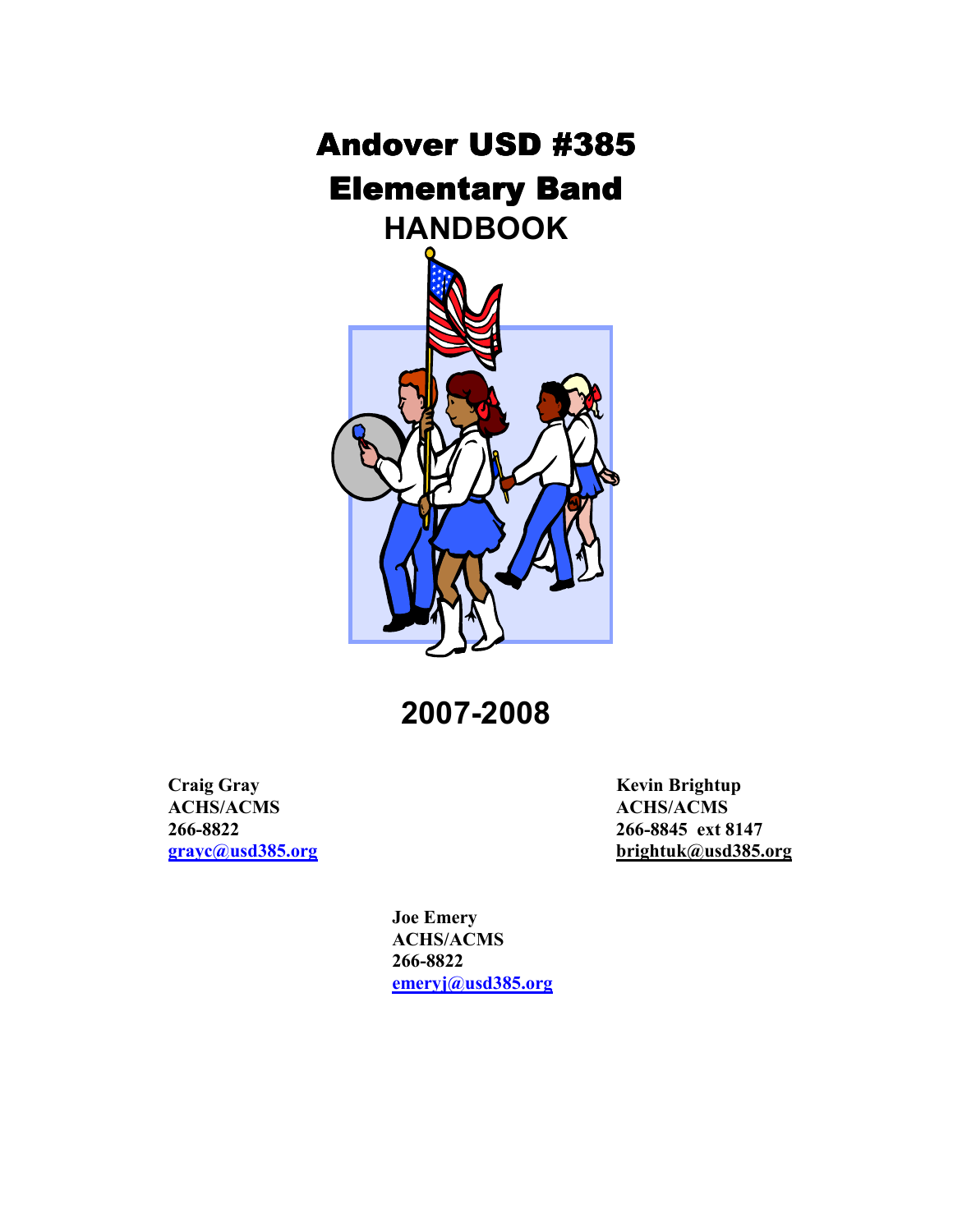#### INTRODUCTION

 The purpose of this handbook is to acquaint and inform all students and their parents with the instrumental music program available to students of Andover Schools. With an emphasis on fundamental teaching and a demand for excellence, the Instrumental Music Department of Andover USD #385 the Andover Elementary, Middle and High Schools have established themselves as one of superior quality.

 In an effort to maintain these high standards and to continue the tradition of outstanding accomplishment, all band members and their parents are requested to read this handbook thoroughly, complete the attached consent forms and obtain parent signatures.

 After reading this handbook, put it with your other records so that it will be available as a ready reference if a question should arise. If you are not able to find an answer to your question, consult your director.

#### PHILOSOPHY

 In keeping with the philosophy of the Andover School System, all students who have the desire are given the opportunity to participate in the Band Program to learn, and to progress musically as far as his/her abilities and desires permit. If he/she accepts the challenge, has the self-discipline required, and feel his/her responsibility towards the band, he/she undoubtedly will succeed.

#### **OBJECTIVES**

-----To develop the technical skills necessary to play a musical instrument satisfactorily in an instrumental group based on the knowledge needed to attain success at the Elementary, Middle and High School levels.

-----To cultivate and develop cultural and aesthetic values in order to possess an understanding of beauty, expression, and the ability to appreciate the finer things in life through actual participation in a performing organization.

-----To develop leadership qualities, responsibility, and citizenship in students through their dedication to a cause and service to both school and community.

#### AIMS AND FUNCTIONS OF THE DEPARTMENT

1. ATTITUDE: The greatest single factor determining the success of an individual or organization is attitude. A positive attitude toward you, each other, and the band as a unit will make the difference between a fine musical organization and a mediocre group. A positive attitude means self-control and acknowledgment of the discipline it takes to be a fine performer. It takes intense dedication to reach goals. Discipline yourself to daily practice on materials designed to improve your basic skills. Those that make the decision to better yourself through music will be glad you did. Make the most of every rehearsal and performance.

2. DISCIPLINE: Because of the nature of the organization, discipline must by necessity, be strict. Band students and parents must be willing to accept the ideals, principles, and rules of the organization. Instrumental music students are constantly on display. Each must always be aware of the importance of good behavior. Students should always remember that they represent their organization, school, parents, and community when they are in the public eye. Any misconduct casts a direct reflection on our school and community and may well undo the good work of hundreds of loyal students. Discipline is order. There is order in all things physical, material, spiritual, and intellectual. With orderliness comes attainment of things worthwhile.

#### THE STUDENT RESPONSIBILITY TO THE INSTRUMENTAL MUSIC PROGRAM

- 1. Be regular in class attendance.
- 2. Never miss a performance.
- 3. Make sure that you have your instrument and music with you everyday. Monday--Friday
- 4. Make a real effort to learn and improve every day.
- 5. Be responsible for and expect to assume the consequences of your actions.
- 6. Be personally clean, neat, and properly dressed.
- 7. Show respect to those in authority.
- 8. Follow all classroom rules, school regulations and all travel instructions issued for trips.
- 9. Be honest and fair with others concerning equipment, music and school life in general.<br>10. Label the instrument case with name, address and phone number.
- Label the instrument case with name, address and phone number.
- 11. Bring a pencil with an eraser to class every day.
- 12. If a student is unable to play for medical reason (ie: orthodontic work) please send a note of explanation to the director. If the student is at school, he/she should plan to sit with the instrument and at least finger through the music. Observation is a major portion of the learning process.
- 13. Chewing gum and candy damage instruments. Do not bring them to band.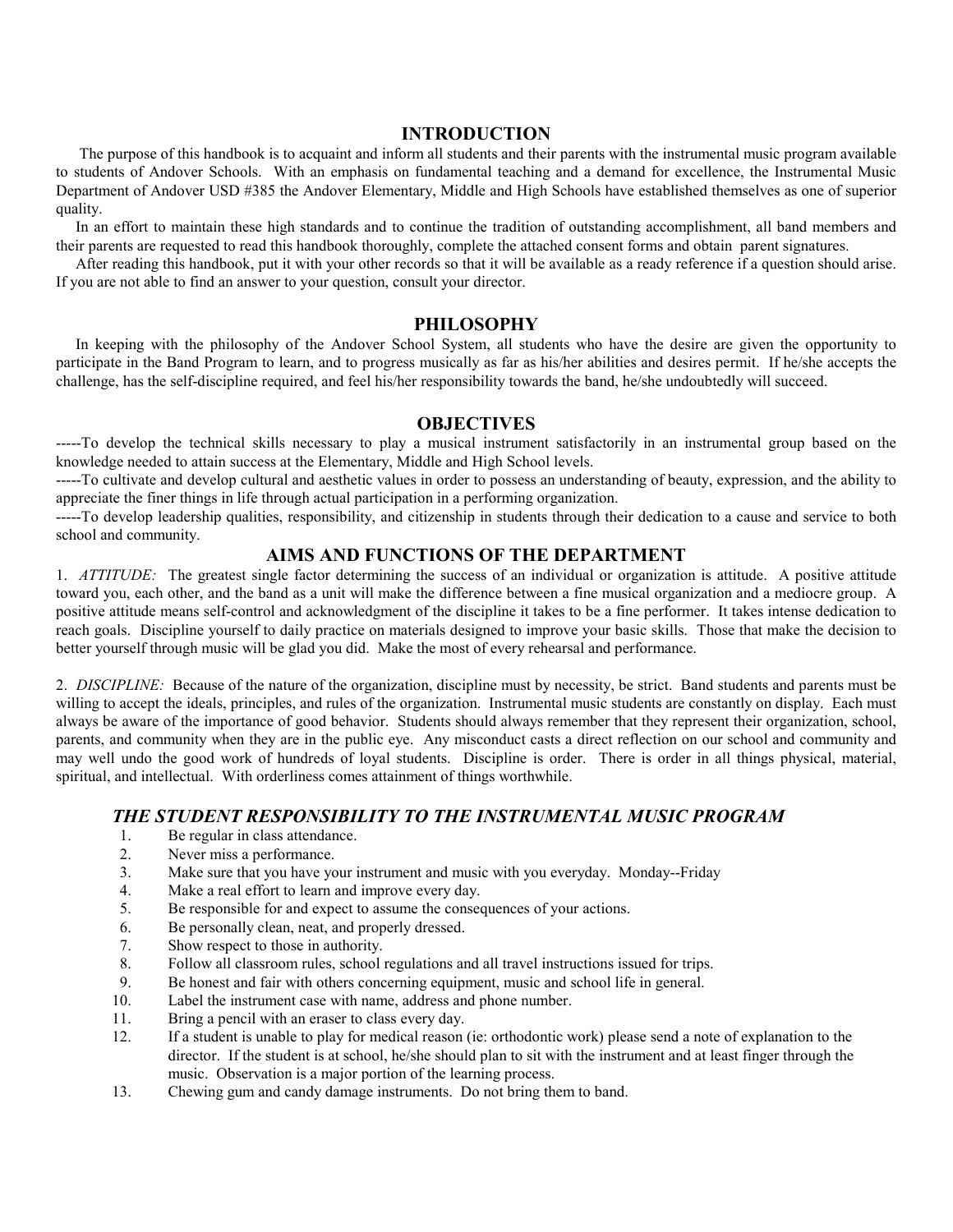# How can a Student Practice Effectively?

- 1. Find a quiet place, away from television, radio, etc. that interruptions will be kept to a minimum.
- 2. Have a straight back chair, music stand and proper lighting in this practice area.
- 3. Work to schedule a daily practice routine of approximately 30 minutes.
- 4. Look up fingerings you do not know in your band book.
- 5. Circle your problem measures and name and finger the notes slowly over and over without playing. (air playing) This process will help you establish the fingering patterns of a piece of music.
- 6. Using a metronome, play the problem measure slowly, gradually increasing the tempo.
- 7. If counting problems persist, take time to figure the counting system syllables and count/clap the rhythms. If you can not count a rhythm, you can not play it with accuracy.
- 8. Tape record your practice. The tape will tell you the truth about how you are doing. It will help you assess what you still need to improve. The Essential Elements book comes with a DVD/CD that will enhance the practice sessions.
- 9. Remember: How you practice is much more important that how much you practice. "Practice makes perfect, provided the practice is perfect."

# Instrument Needs for the Beginning Band Student

To insure a successful band experience for your child, a reliable instrument, in good working condition is a must. The instrument should meet certain minimum standards for musical performance and mechanical reliability.

Please be aware that there are many beginning band instruments of unacceptable quality in the marketplace today. These instruments do not meet our performance, mechanical, and maintenance reliability standards.

Our recommendation is that you secure an instrument from a qualified school music dealer. We hold these vendors accountable for quality instruments that will serve our students well. Many have a rent to own program that will make the instrument affordable. School music dealers will also have an on site repair facility to insure a quick and quality repair job. For your convenience, we have listed some brand names with which we are familiar and had a successful experience:

| Accent        | Conn        |
|---------------|-------------|
| Artley        | Gemeinhardt |
| Armstrong     | King        |
| Bach          | Leblanc     |
| Benge         | Ludwig      |
| <b>Buffet</b> | Pearl       |
| Bundy         | Selmer      |
| Cannonball    | Yamaha      |
|               |             |

If you have any questions about an instrument, please check with the band staff prior to purchase.

#### INSTRUMENTAL CLASSES

### $\Rightarrow$  5th Grade Band

The Andover Elementary Schools offer Instrumental Music classes as a part of the regular classroom instruction. These classes are designed to be a small group setting of approximately 20 to 30 students. There will be an emphasis on fundamental instrumental training, at home practice routines, and performance skills. *Essential Elements 2000, Book I* will be the required text for this course. Evaluations will be based on at home practice, playing tests, performance requirements, and participation.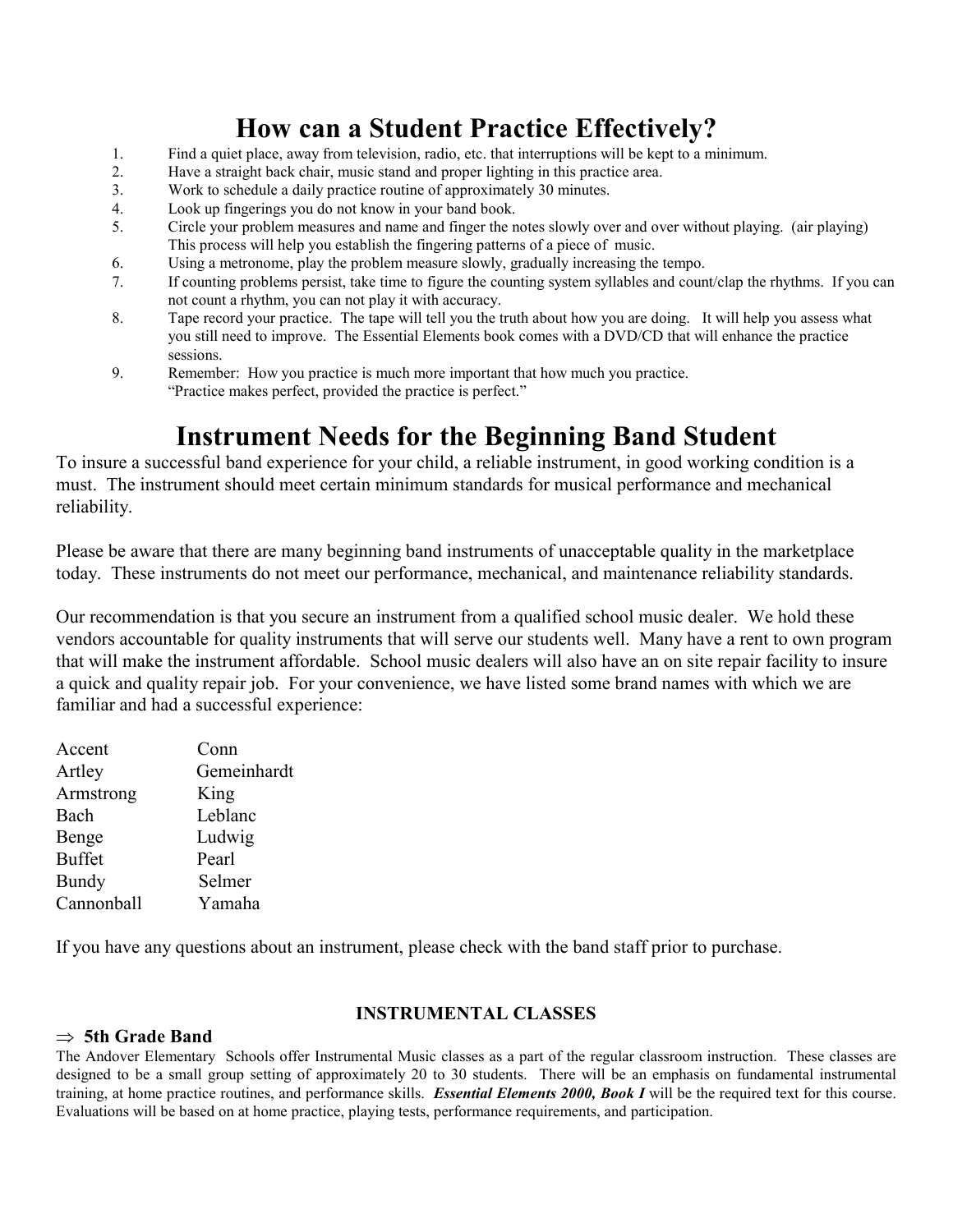Students must have their instrument at school each day Monday - Thursday. It is the responsibility of the student to fulfill this obligation. If an instrument is in the shop, please have a signed note from parents. Students who forget to bring their instrument will be required to make up this missed class time outside of the school day.

#### MUSIC

 Music costs the school a great deal of money and gets more expensive each year. Therefore, it is your responsibility to keep the music in good condition and return it in as good a condition as when it was given to you. If the music happens to tear while in your care, please tape the music on both sides of the tear.

#### SMART MUSIC

A complete music practice system with over 30,000 titles, featuring our proprietary Intelligent Accompaniment® technology that listens to musicians sing or play through a microphone and follows their spontaneous tempo changes.

This award-winning, interactive system makes practicing fun and efficient. Supported by leading musicians like Wynton Marsalis, James Galway, Dawn Upshaw and many others. Subscriptions now available for music educators and private teachers around the world.

#### PRIVATE LESSONS

 Every band member would benefit greatly by taking private lessons. Private lessons will advance the individual's playing ability, both technically and tonally. A list of qualified Private Instructors is available through the Band Office. To enhance the learning process, some parents provide supplementary private lessons for the beginning students. It is an investment that will have long-lasting benefits. When selecting a Private Instructor, it is important to have a teacher who specializes in your particular family of instruments. Contact your band director for more information.

### PARTICIPATION REQUIREMENT

All students are expected to participate in classroom activities each day. They are expected to participate in the concerts that are schedule. Performance is the assessment tool for a fine arts classroom.

### PRACTICE REQUIREMENTS

#### 5th Grade Band

#### Practice Points--All points must be documented and have a parent signature

- 1. 1 point for every 30 minutes home practice time.
- 2. Maximum practice points per week-8
- 3. You may count piano lessons as 1 point for a 30 minute lesson<br>4. You may count horn lessons as 2 points for a 30 minute lesson
- 4. You may count horn lessons as 2 points for a 30 minute lesson
- 5. On holiday weeks practice points will be doubled
	- You may earn up to 16 points during that time.

#### Weekly Playing Tests

10 points possible

Extra Credit Points--Students must bring a program or a signed note from their parents for these extra credit opportunities.

Practice with Smartmusic—

Points to be determined

10 points -- Attendance to:

- 1. High School Marching Band Performance (once)
- 2. High School Concert Band Performance
- 3. High School Jazz Band Performance
- 4. Middle School Band Performance
- 5. College Band Performance (once)
- 6. Professional Band or Orchestra Performance
- 7. Honor Band Performance

20 points -- Participation

- 1. School Band Performances
- 2. Southern Plains Honor Band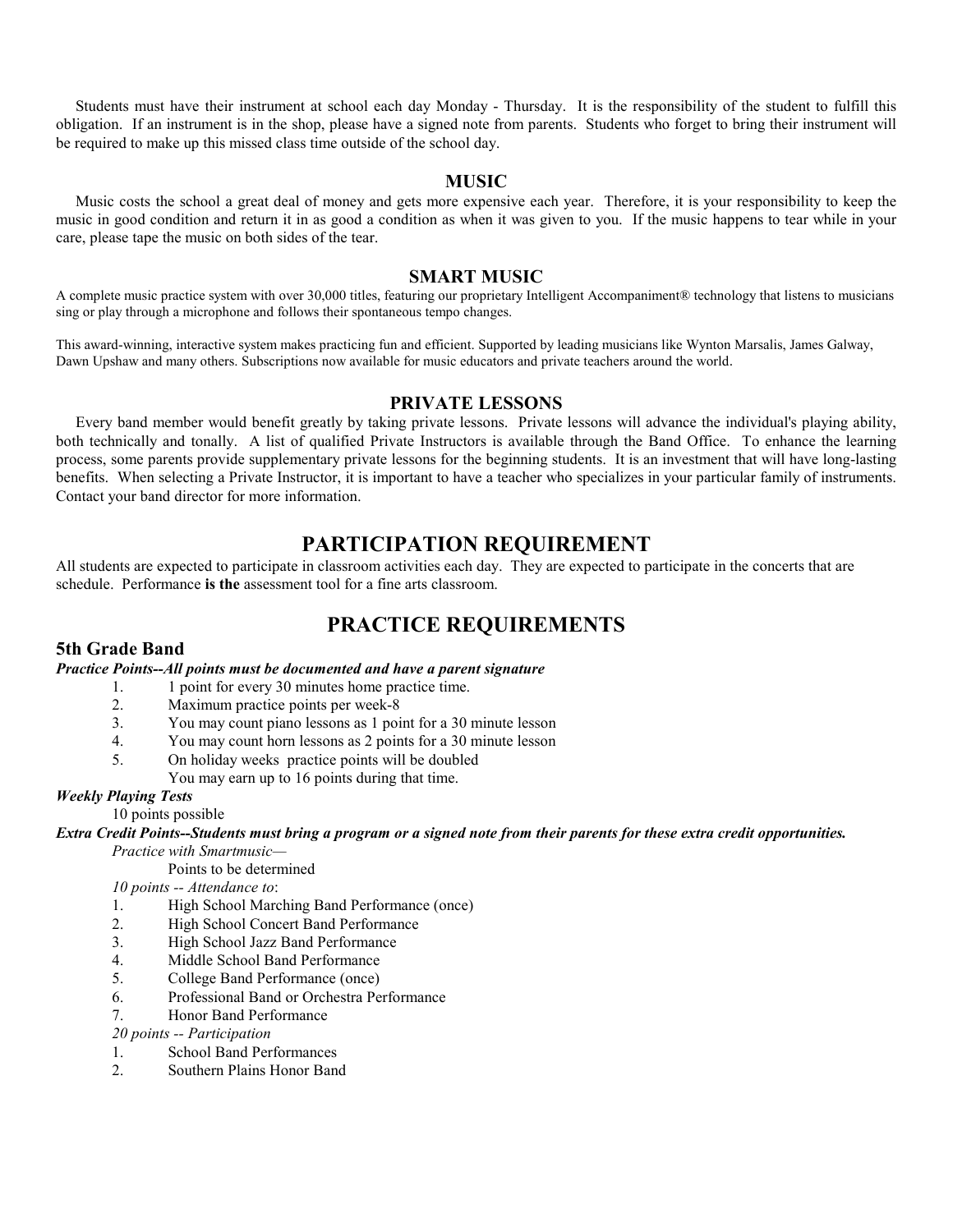#### 5th Grade Award Program

| Cadet Musician            | 35 points  |
|---------------------------|------------|
| First Class Musician      | 100 points |
| Intermediate Musician     | 200 points |
| Master Musician           | 300 points |
| <b>Medallion Musician</b> | 400 points |
| Master Medallion Musician | 500 points |

#### GRADING POLICY

Each student's grade in band will be based on the following:

- 1. Daily participation
- 2. Participation Points for Concerts and Rehearsals
- 3. Being prepared for class each day
- 4. Posture
- 5. Basic knowledge of their instrument
- 6. Playing tests
- 7. At home practice
- 8. Instrument upkeep

#### CLOSING

This handbook is to serve as a guide to our Band Program. It is offered as a communication tool to help students understand their responsibilities, privileges, and expectations of those students involved in Instrumental Music in the Andover USD 385 School District. We want this to be a fun-filled, educational, and rewarding experience for each young musician. We expect that each child will make memories and build relationships that will last a life time.